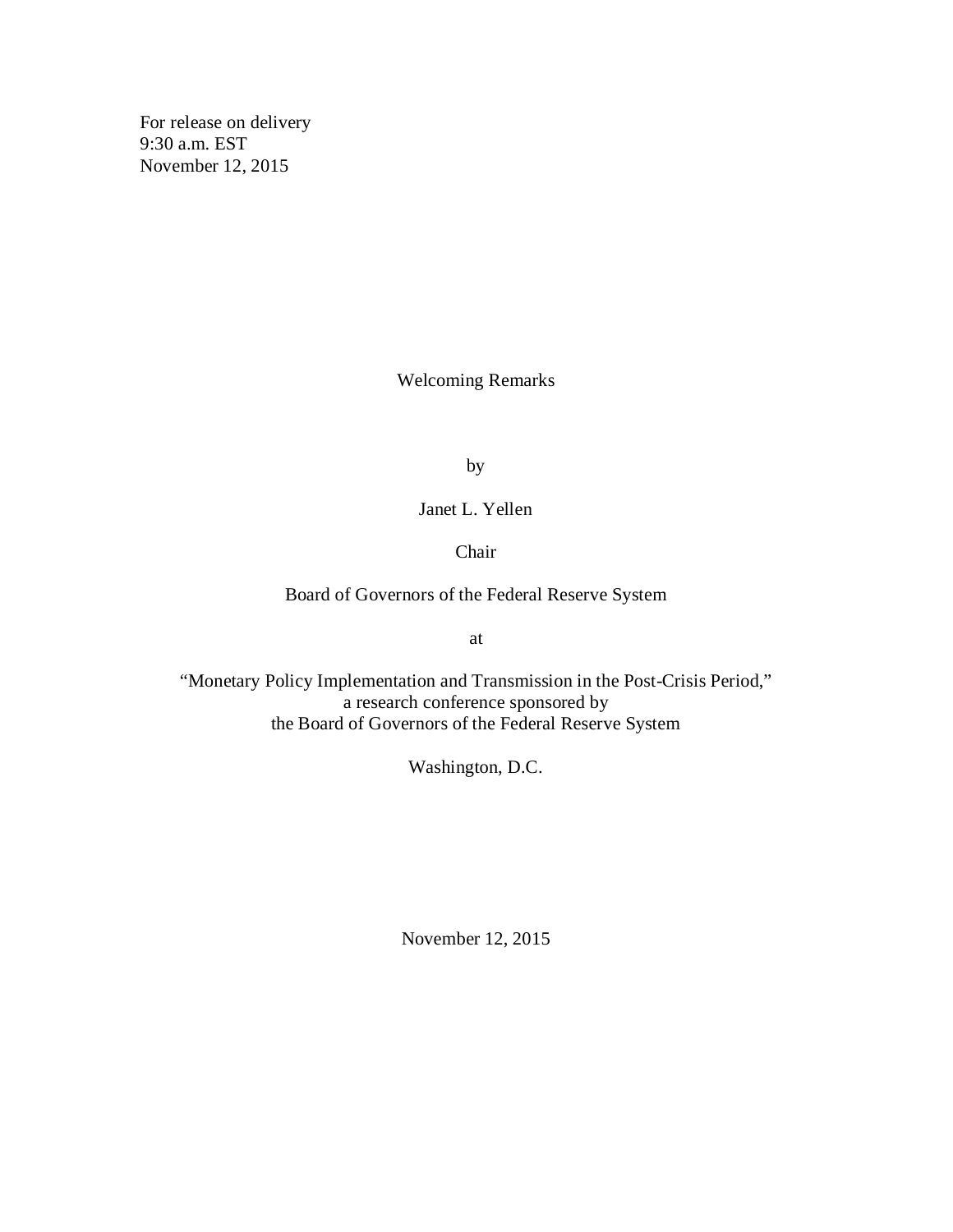It is my pleasure to welcome you to the Federal Reserve Board's conference on "Monetary Policy Implementation and Transmission in the Post-Crisis Period." The conference aims to bring together academic and central bank economists, financial market practitioners, and policymakers to stimulate debate and research on a topic that is critically important to the Federal Reserve's mission of conducting monetary policy in the pursuit of maximum employment and stable prices.

The global financial crisis had profound effects on our economy, and it altered the way many think about monetary policy. At the peak of the crisis and during its immediate aftermath, unconventional monetary policy measures were designed and implemented by the Federal Reserve and other central banks around the world. The postcrisis period has offered policymakers an opportunity to assess a range of novel policy and operational issues associated with the conduct of monetary policy and the effectiveness of different policy options. Specifically, policymakers have to carefully weigh the advantages and disadvantages of alternative monetary implementation frameworks in the presence of new policy tools. Moreover, policymakers should be mindful of new channels for monetary policy transmission that may have emerged from the intricate economic and financial linkages in our global economy that were revealed by the crisis. Finally, it is crucial to understand the effect of regulations and possible changes in financial intermediation on monetary policy implementation and transmission.

The impressive conference program covers the following topics in three sessions: monetary policy implementation, the transmission of monetary policy, and the effect of regulation and financial intermediation on monetary policy implementation and transmission. The presentations and discussions of the 12 academic papers on the